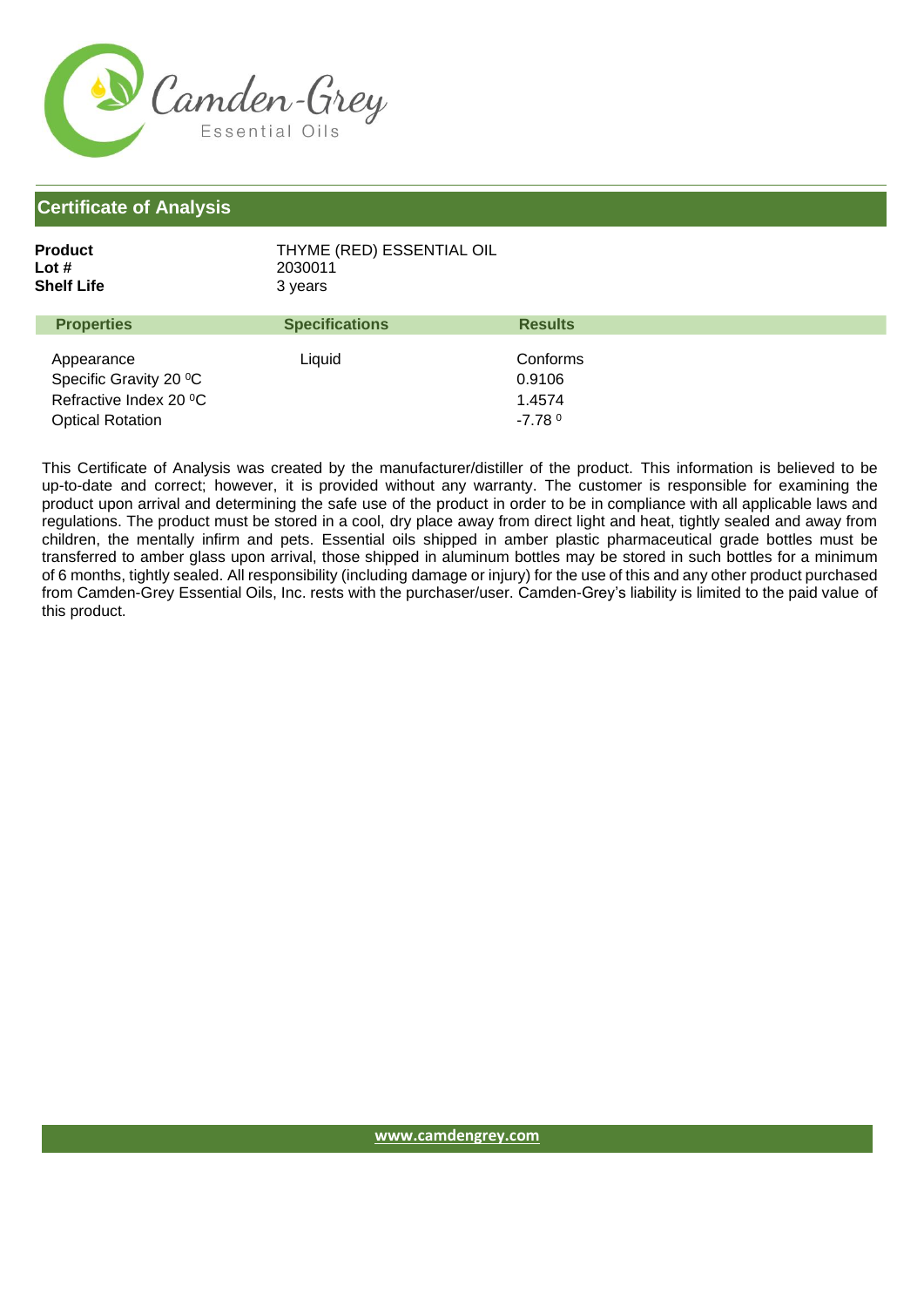

## **Certificate of Analysis**

| Product    | THYME (RED) ESSENTIAL OIL |
|------------|---------------------------|
| Lot #      | 2021071                   |
| Shelf Life | 3 years                   |
|            |                           |

| <b>Properties</b>      | <b>Specifications</b> | <b>Results</b>       |  |
|------------------------|-----------------------|----------------------|--|
| Appearance             | Liquid                | Conforms             |  |
| Specific Gravity 20 °C |                       | 0.9107               |  |
| Refractive Index 20 °C |                       | 1.4570               |  |
| Optical Rotation 20 °C |                       | $-8.21$ <sup>0</sup> |  |

This Certificate of Analysis was created by the manufacturer/distiller of the product. This information is believed to be up-to-date and correct; however, it is provided without any warranty. The customer is responsible for examining the product upon arrival and determining the safe use of the product in order to be in compliance with all applicable laws and regulations. The product must be stored in a cool, dry place away from direct light and heat, tightly sealed and away from children, the mentally infirm and pets. Essential oils shipped in amber plastic pharmaceutical grade bottles must be transferred to amber glass upon arrival, those shipped in aluminum bottles may be stored in such bottles for a minimum of 6 months, tightly sealed. All responsibility (including damage or injury) for the use of this and any other product purchased from Camden-Grey Essential Oils, Inc. rests with the purchaser/user. Camden-Grey's liability is limited to the paid value of this product.